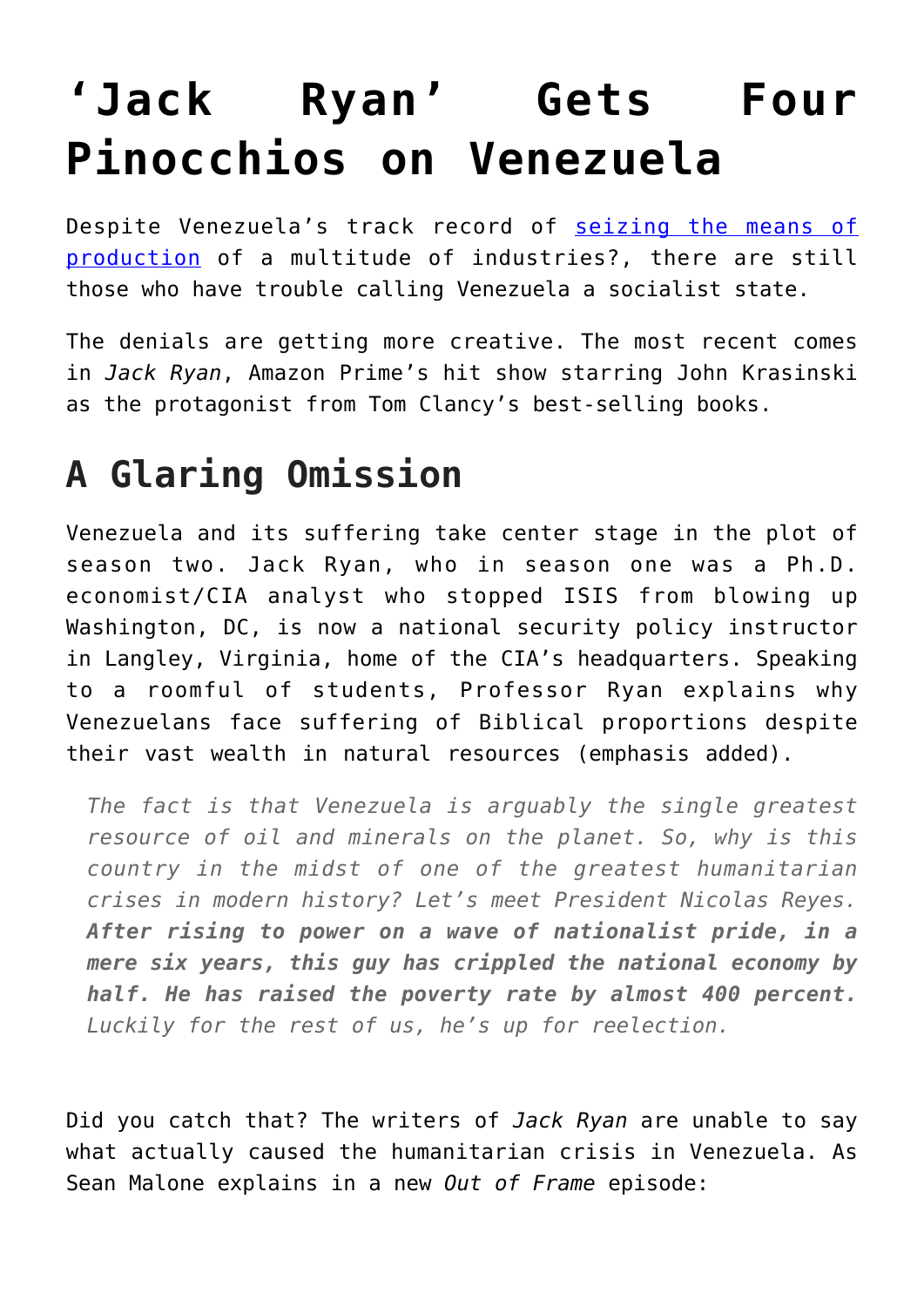*In the real world, Venezuela's problems have one, incredibly predictable root cause… And it's not simply "corruption" or "nationalist pride." We need to be clear about this.* 

*The cause is [socialism.](https://fee.org/resources/the-xyz-s-of-socialism/)*

The show's omission of this basic fact is jarring … but wait. It gets worse. Professor Ryan then goes on to describe Reyes's political opponent.

*This is Gloria Bonalde. Now, Gloria is a history professor turned activist. She's running against [Reyes] on a social justice platform and on the strength of, in my humble opinion, just not being an \*sshole. (laughter)*

In *Jack Ryan*'s Venezuela, it's those who promise "social justice" who are going to *save* the people from a humanitarian crisis. This turns history on its head.

## **Make Venezuela Great Again?**

By making the villain of *Jack Ryan* a nationalist, the writers take a not-so-subtle jab at U.S. President Donald Trump, whose "America First" slogan has been [described](https://www.usatoday.com/story/opinion/2018/11/25/donald-trump-america-first-nationalism-betrays-american-values-editorials-debates/2024321002/) as nationalism "that betrays America's values." (Trump also [describes himself](https://www.nytimes.com/2018/10/23/us/politics/nationalist-president-trump.html) as a nationalist.)

Hugo Chávez, however, was not elected on some "Make Venezuela Great Again" platform. Lest we forget, back in the real world, "social equity and justice" were [precisely what candidate Hugo](https://www.globalpolicy.org/component/content/article/153/26526.html) [Chávez promised](https://www.globalpolicy.org/component/content/article/153/26526.html) the people of Venezuela when he was elected in 1998 with 56.2 percent of the vote.

To be sure, there's a line between "social justice" and "socialism," and it's unclear precisely where Gloria Bonalde, the fictional presidential contender in *Jack Ryan*, stands (though her story is suspiciously similar to El